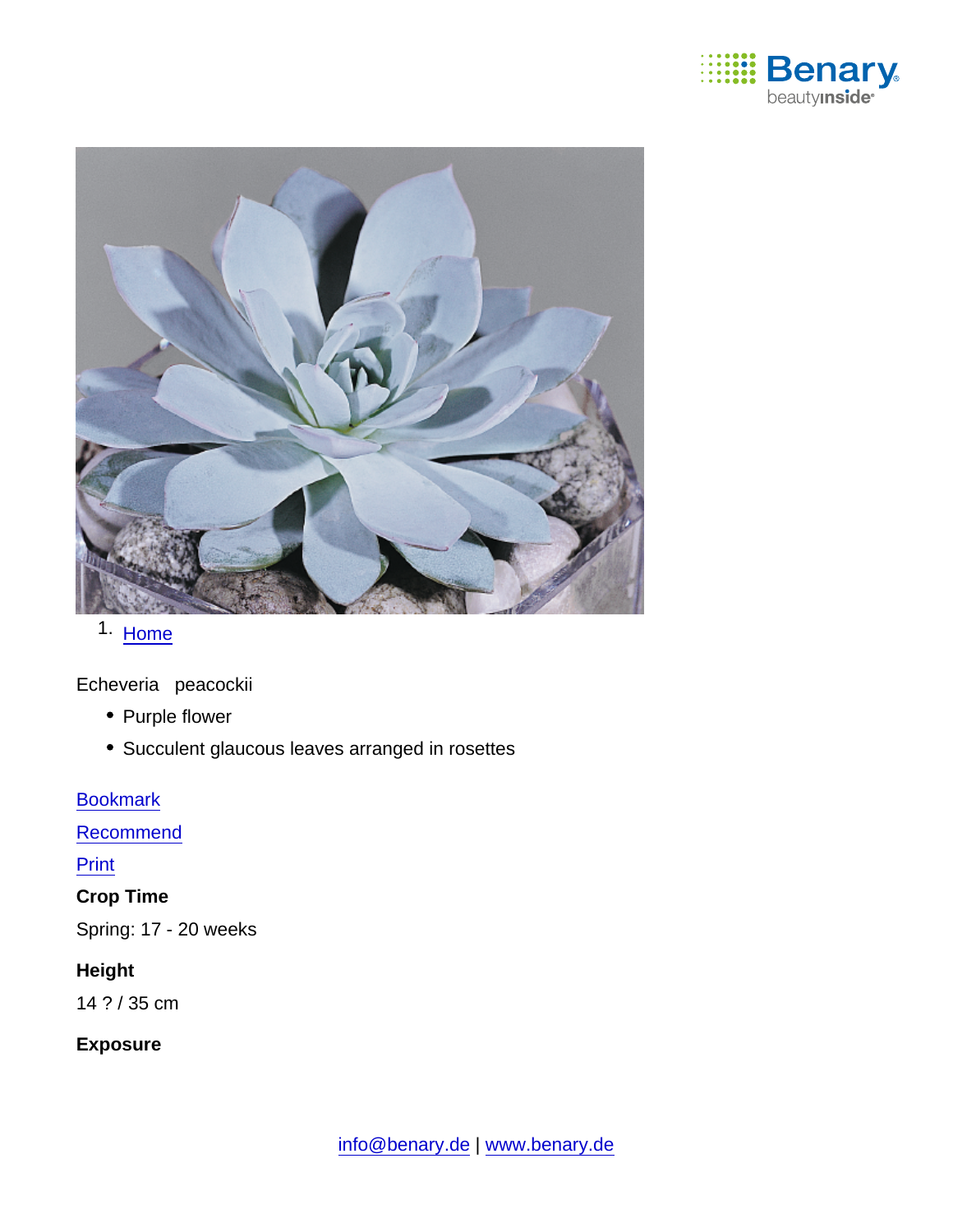

**Sun** 

Seed Form

Raw Seed

Best Uses Bedding, Rockery

# Culture guide

# Usage

Very slow growing succulent pot plant for indoors, plants for graves, plants for rock and succulent garden.

Sow time

February-April

Sowing method

1 seed per plug

## **Germination**

10-18 days at 68-72 °F (20-22 °C) Requires light for germination. Avoid direct sunlight by shading seeds after sowing.

## Growing on

Grow on at day temperatures of 64-76 °F (18-25 °C) and night temperatures of 59-64 °F (15-18  $\mathrm{^{\circ}C}$ ).

## Media